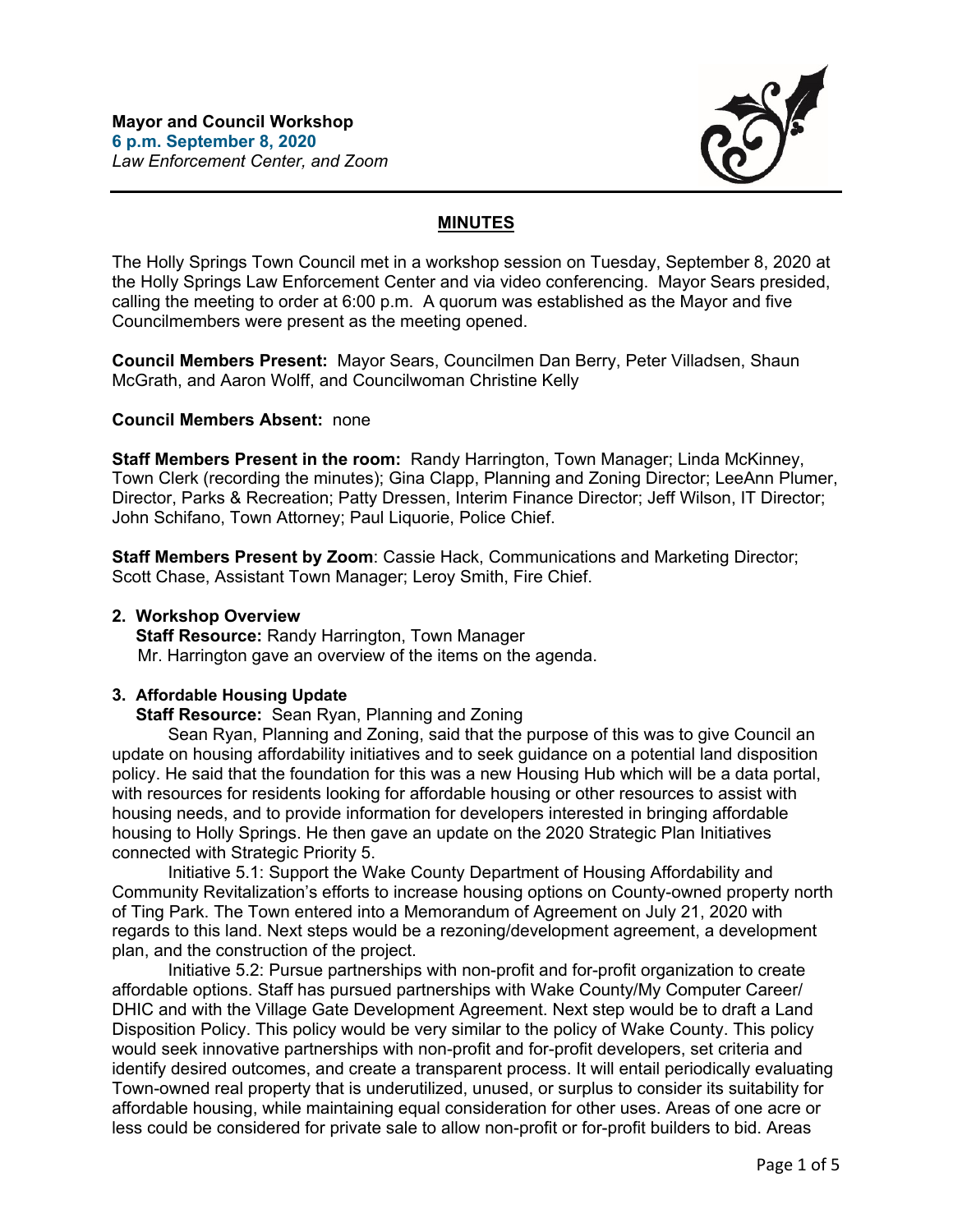greater than one acre could generate a Request for Proposals to seek innovative, public-private partnerships with non-profit and for-profit developers. Affordability requirements proposed for the policy are:

- Rental units affordable at or below 30-60% AMI;
- For sale units affordable at or below 80% AMI:
- Both with an affordable period of at least 30 years.

Initiative 5.3: Identify and evaluate opportunities for flexibility and streamlining of permitting and development requirements to increase developer interest in affordable housing. Staff is in the process of evaluating policies and processes with the Unified Development Ordinance rewrite, stakeholder interviews have been held, and staff has modified UDO requirements for Accessory Dwelling Units. Staff is also in the process of reorganization of the Planning and Development Services.

Initiative 5.4: Conduct a Housing Study (with a complementary Citizens Affordable Housing Committee) to analyze the Town's housing composition, strengths, challenges, gaps, and potential courses of action. Staff is in the process of drafting a Request for Proposals. It would be brought to Council before any RFP is sent out. Next steps include hiring a third party to conduct the study, conducting the study, and preparing a plan for adoption.

Council requested an inventory of Town-owned properties that are not being used or are being under-used, along with the reason they were purchased, what the current zoning is, and what zoning is on the surrounding properties. Staff was asked about partnership with Habitat for Humanity and Mr. Ryan said that there have not been any recent conversations, but if some suitable property was identified they would likely be interested. Habitat will be linked on the Housing Hub, along with other organizations, and the Hub is due to launch on Friday.

There was discussion about what jobs are available in Holly Springs and what they pay, and whether the Town's architectural standards are too stringent to encourage affordable housing. Regarding the Land Disposition Policy, there was discussion about not copying the Wake County policy so closely, in order not to "tie the hands" of the Town.

Consensus was that Council wanted staff to continue, but not to copy Wake County's policy regarding being required to evaluate property.

### **4. SolSmart Program**

 **Staff Resource:** Scott Chase, Administration; Sean Ryan, Planning & Zoning

 Scott Chase, Assistant Town Manager, recognized Sean Ryan for his work and some people from the Clean Energy Council, and Van Crandall, Planning Board, all of whom are on the call. Mr. Chase said that the purpose of this item was to provide Council with information about the SolSmart program. The National League of Cities supports this and assists cities in becoming SolSmart cities. He said that the program helps create better local markets for solar energy by cutting red tape, making it easier and more affordable for homes and businesses to install solar. It promotes local, well-paying jobs, improves financial returns for homeowners and local businesses, and achieves local climate and energy/sustainability goals. He said that there are over 300 SolSmart cities in the nation, including four in our area.

Mr. Chase said that technical assistance is provide by the National League of Cities at no cost to the Town. There will be staff time involved, but NLC will assist us to achieve SolSmart designation. Once we get designation, if Council decides to move forward, we would not have to resubmit anything unless we wanted to go to a higher level. Points are allotted for any combination of factors, including: permitting, development regulations, inspection construction codes, solar rights, utility engagement, community engagement, and market development and finance. Holly Springs UDO does not present any barriers for solar. Planning could work with the HOAs which might be a barrier. From our perspective, our public property i.e. Fire Station 3, and Public Works Campus could utilize solar and reduce our energy costs, as well as setting an example.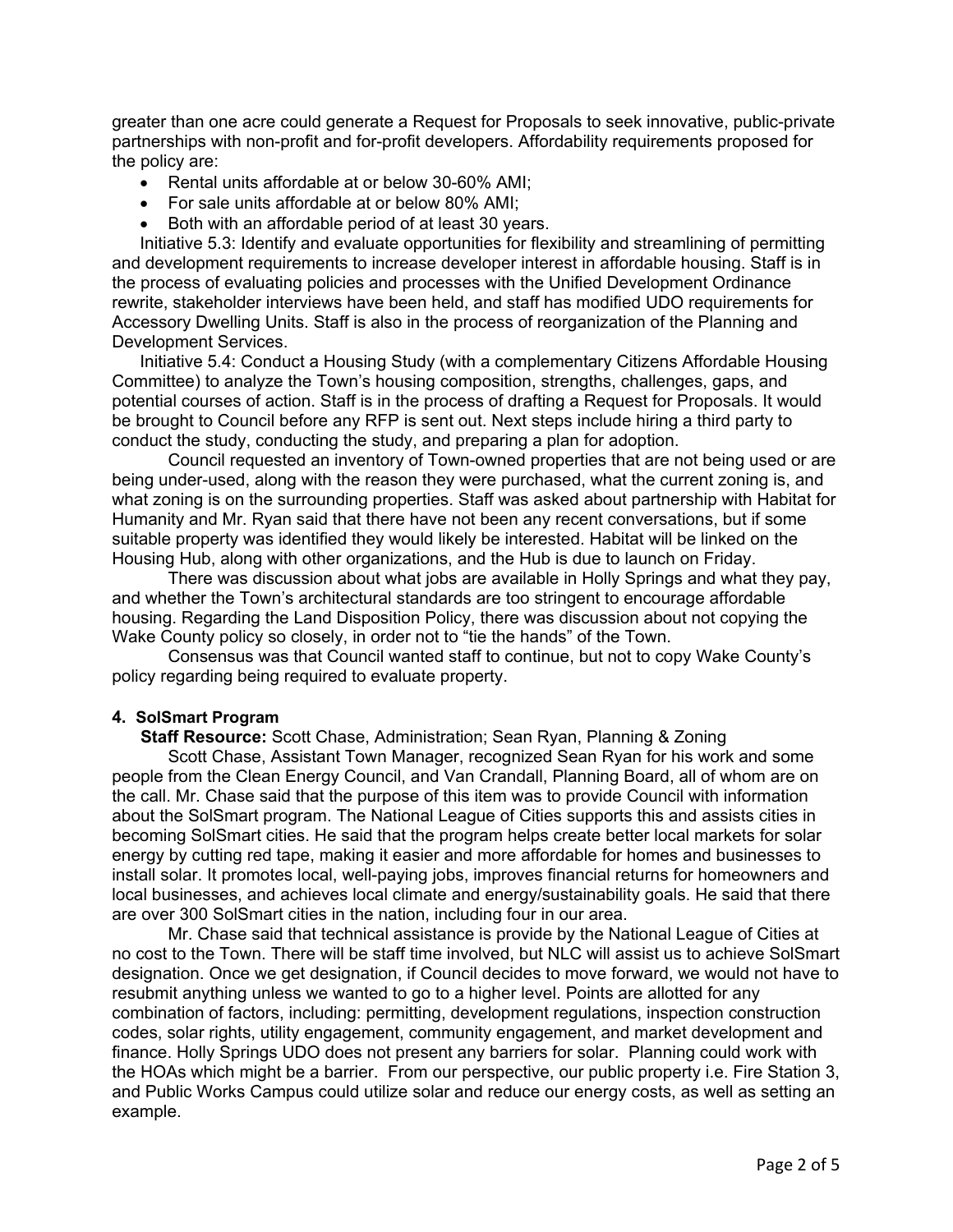Discussion was held about what the costs and benefits to the Town would be from seeking SolSmart designation, the increase in solar energy in municipalities that have the designation, and the need for a larger more encompassing plan for sustainability.

Consensus was reached that Council would like to have a discussion around a larger, more comprehensive sustainability plan, but this is low risk and low cost, so staff should pursue it.

There was further discussion about what municipalities can do regarding solar panels and HOAs. John Schifano, Town Attorney, said that the Town's ability to regulate HOAs is very limited because they are considered contracts between the owners and the HOA. But there could be discussion with new development around the issue of not restricting solar power in the new development.

# **5. Communications Protocol Policy**

## **Staff Resource:** Randy Harrington, Town Manager

Randy Harrington, Town Manager, said the purpose of this item was to review the existing policy and discuss any potential updates. He said the current policy was adopted in October 2005 to "provide guidelines and ground rules for effective communication throughout the Town organization." The current policy has wide application, from elected officials through volunteers. There is a theme around equal information sharing, and it specifies the lines of communication. Questions and information from advisory boards should go through the Board Chairman to the Department Director, to the Town Manager, to the Mayor and Council. There is currently no identified communication role for Council's advisory board liaisons. He gave highlights of the current policy, and made some suggestions, with input from the UNC School of Government, on considerations for a policy update. Some of these were Council's broad authority to articulate expectations and to remove advisory members for behavior deemed unacceptable; and the right of advisory board members to share their opinions unless they say they are speaking for the advisory board. Mr. Harrington then suggested four possible discussion areas:

- What are the communication expectations of Town Council advisory board liaisons?
- Should social media communication have specific guidance, or is it similar to other communication expectations, just a different forum?
- Should advisory board members (particularly TAC and P&RAC) be considered "Town officials" or are they "citizen volunteers"?
- If advisory board members are deemed volunteers, should separate communication policies be considered for Town officials and advisory boards?

There was discussion about whether this communication hierarchy made Council seem unapproachable, whether social media speech could be regulated, and if it could, what enforcement would look like. The special difficulties surrounding quasi-judicial matters was discussed.

Council's consensus was to rewrite the policy to clarify communication protocols during the decision-making process, particularly after an advisory board has come to a recommendation but before Council has acted, to treat Board of Adjustment and Planning Board separately from other boards or committees that are not statutorily mandated, and to add a confidentiality expectation and an enforcement piece to the policy.

## 6. **Arbor Creek/Middle Creek Greenway Alignment**

 **Staff Resource:** LeeAnn Plumer, Matt Beard, Parks and Recreation; Jeff Westmoreland, SEPI

LeeAnn Plumer, Director of Parks and Recreation said the purpose of this action was to update Council on the Arbor Creek/Middle Creek greenway design, with detailed analysis regarding routing options and considerations for connectivity. She said that community input on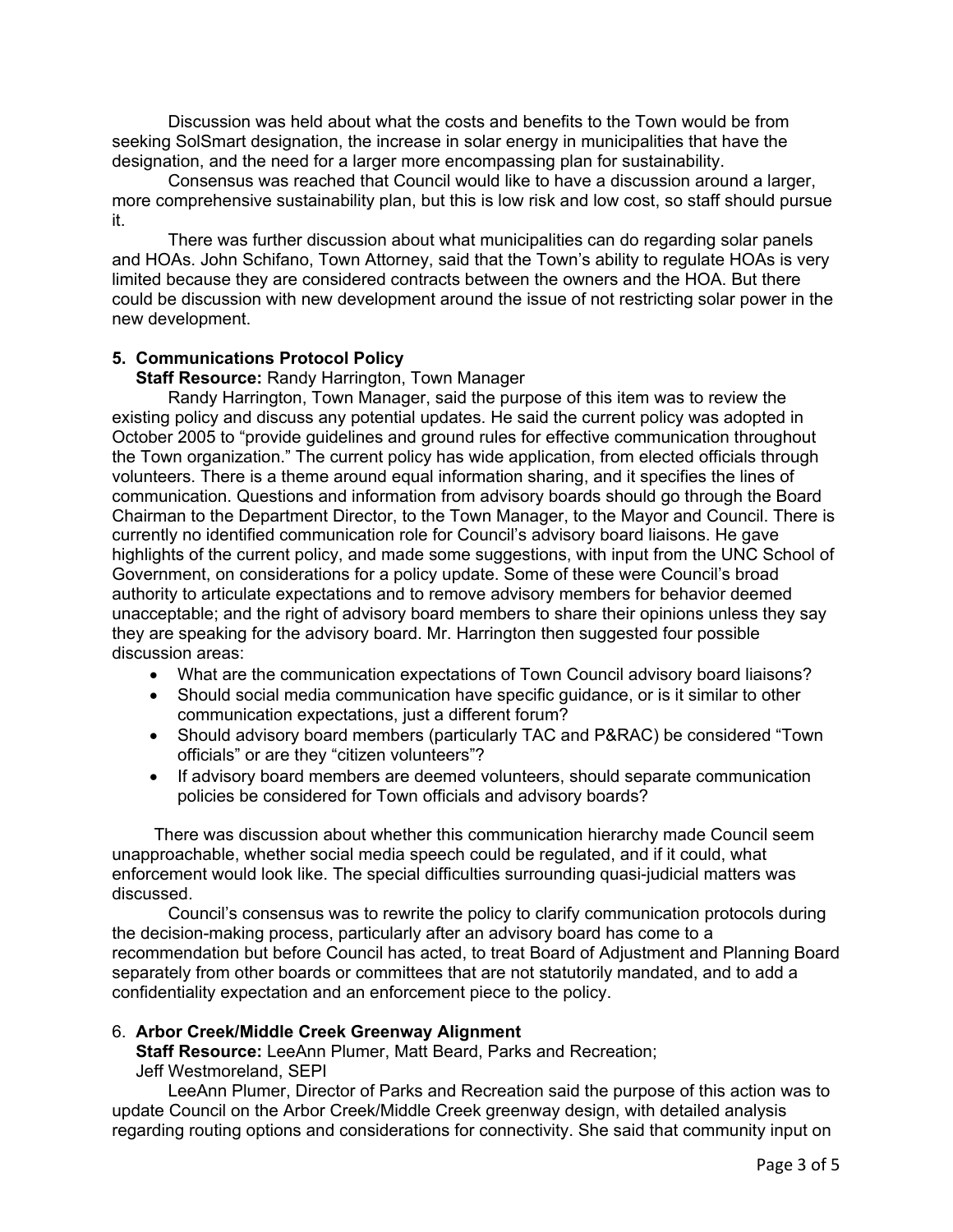this process has been very heavy. Part of it is because of the importance of regional connections. She showed the current greenway plan, and then where this project is located and what it connects. The primary rout goes through HOA property, Town-owned property and two private parcels, connecting with Holly Springs Road. There will be connectivity to Downtown, Veterans Park, Jones Park. She introduced Jeff Westmoreland from SEPI Engineering.

Mr. Westmoreland showed the main corridor of about 175 acres. They have looked at the existing conditions and considered routing. There are three components: environmental aspects, cost, and the user experience. One of the things that influences it is Middle Creek. Associated with that creek is an extensive flood plain and wetlands. Also, there are riparian stream buffers that will influence the design. There are some steep slopes, particularly on the South side of the study area. There is also existing infrastructure such as sewer easements, public easements, and public rights of way. Thinking about the environmental constraints, we want to avoid those because that adds permitting issues and costs, both for construction and maintenance. From a user interface, there are special places identified where there are views, vistas, moving water sounds and other points of interest. The routing is intended to connect these places while avoiding difficult construction and increased costs. This project would connect Holly Springs Rd. to Sunset Lake Rd. He discussed the three options of going around the existing pond. He explained one option was to connect straight through, via sidewalks. The challenge is that there are significant slopes, and an existing gas pipeline that would have to be traversed. It would be a very difficult to create an accessible greenway connection there. Going north of the pond crosses riparian areas which has permitting issues. You can construct there if there is no other option. There are also 250 feet of impact to the wetland. Then they looked at the Southern route. There is more room on that side to avoid the Zone 1 wetland. There is an existing sewer line, so it is already cleared. For those combinations of factors, the Southern route is the preferred connector between the Middle Creek trail and the Skymont Connector. He showed a table comparing the three routes, and explained why the South route is preferable.

LeeAnn Plumer then said that there were some private property concerns. She and Matt Beard have met with residents. The route that has some view concerns is on Town-owned property, but staff did want to take residents' opinions into consideration. Mayor Sears asked if there was a way to lessen the impact. Mr. Westmoreland said there are ways to use sloping topography to lower the greenway into the slope, along with adding low level plantings, to preserve the view of the pond for the homeowner, but strengthen the boundary between the greenway and the private property. In places without the benefit of the slope, plantings can still delineate the boundary.

There was discussion about impact to residents. Council asked the price difference between the three options. For the two options around the lake, the North option was around \$90,000 more expensive than the South. The sidewalk option is longer and through a boardwalk or retaining walls, so it could very quickly get to that \$90,000 price difference also.

There was discussion about mitigating the impact to homeowners, but not adding hundreds of thousands of dollars to preserve one home's view. There were questions about the width of property available both for grading and for planting. There was discussion about the tradeoffs between preserving private property owners' view and protecting the users of the greenway, as screening can have a crime aspect.

Council was asked for their preference of route, or no route at all, because designing all the routes adds cost. Consensus was to investigate a route through the Bridgewater Amenity Area, as well as things that could be done to mitigate the impact of the South route, and bring it to Council at the September 29<sup>th</sup> meeting.

#### **7. Open Discussion**:

Councilwoman Kelly expressed that people are still coming to meetings without masks, and that at the last meeting people were handing out campaign materials during the meeting. She asked for clarity over how public comments are going to be handled. Discussion was held